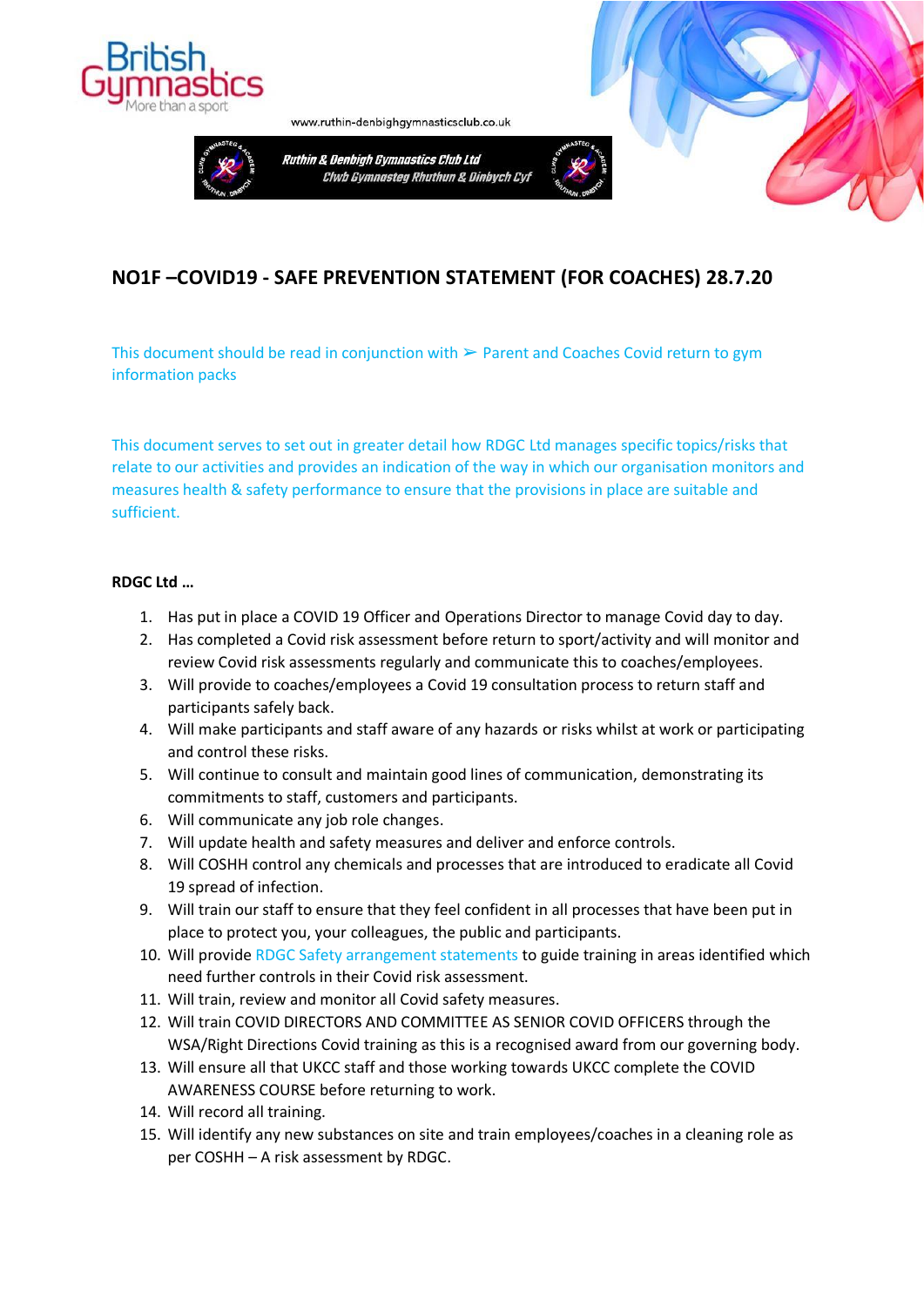



www.ruthin-denbighgymnasticsclub.co.uk





- i) Acknowledge that minimum PPE for cleaning when a suspected Covid 19 person has been in the area is gloves and apron.
- ii) Understand that further PPE may be necessary for cleaning in an area that a higher level of virus may be present. This may necessitate the need to protect the cleaner's eyes, mouth and nose. All suitable PPE will be provided. The local public health agency can advise further on this.
- 17. Has identified in its risk assessment where there is a need for face masks and shields and has taken guidance from our NGB, welsh government and consultation with staff.
- 18. Has identified whether equipment can be shared, how it should be cleaned and the deep cleaning processes necessary if someone falls ill with Covid 19. This information is provided in induction training on return to work.
- 19. Has an equipment management system in place which will monitor the allocation of equipment to bubbles and effectively manage a deep clean should Covid 19 be presented in a person linked to the Club.

### **Risk assessment RDGC Ltd responsibilities**

- **20.** RDGC has devised a thorough risk assessment which not only identifies risks but also looks to control measures.
- **21.** In this process, RDGC identifies who is doing what and how, where and why they are doing it and what they are using. The risk assessor is a person who understand the tasks or activities and what also may develop to need to risk assess into the future. Ie disabilities
- **22.** Our risk assessment process involves 5 steps: identify hazards, who may be harmed and how, evaluate risks and decide on precautions, record findings and implement them, review the risk assessment and update if necessary.
- **23.** Our risk assessments are all recorded and available to view in the orange H&S risk assessment file. This can be viewed on request.

# **Considerations we have made of which staff need to ensure their understanding – these are only a few named in our risk assessment**

- 24. Sanitising stations and key touch areas
- 25. New cleaning policies and cleaning routines
- 26. New clear and accessible signage
- 27. Increased supervision and staff numbers
- 28. Smaller ratios of children in session
- 29. Door systems to keep doors open or mechanisms to limit the need to touch doors to open
- 30. Number of waste bins and maintenance
- 31. Shorter class and session times
- 32. Booking procedures
- 33. Contactless payments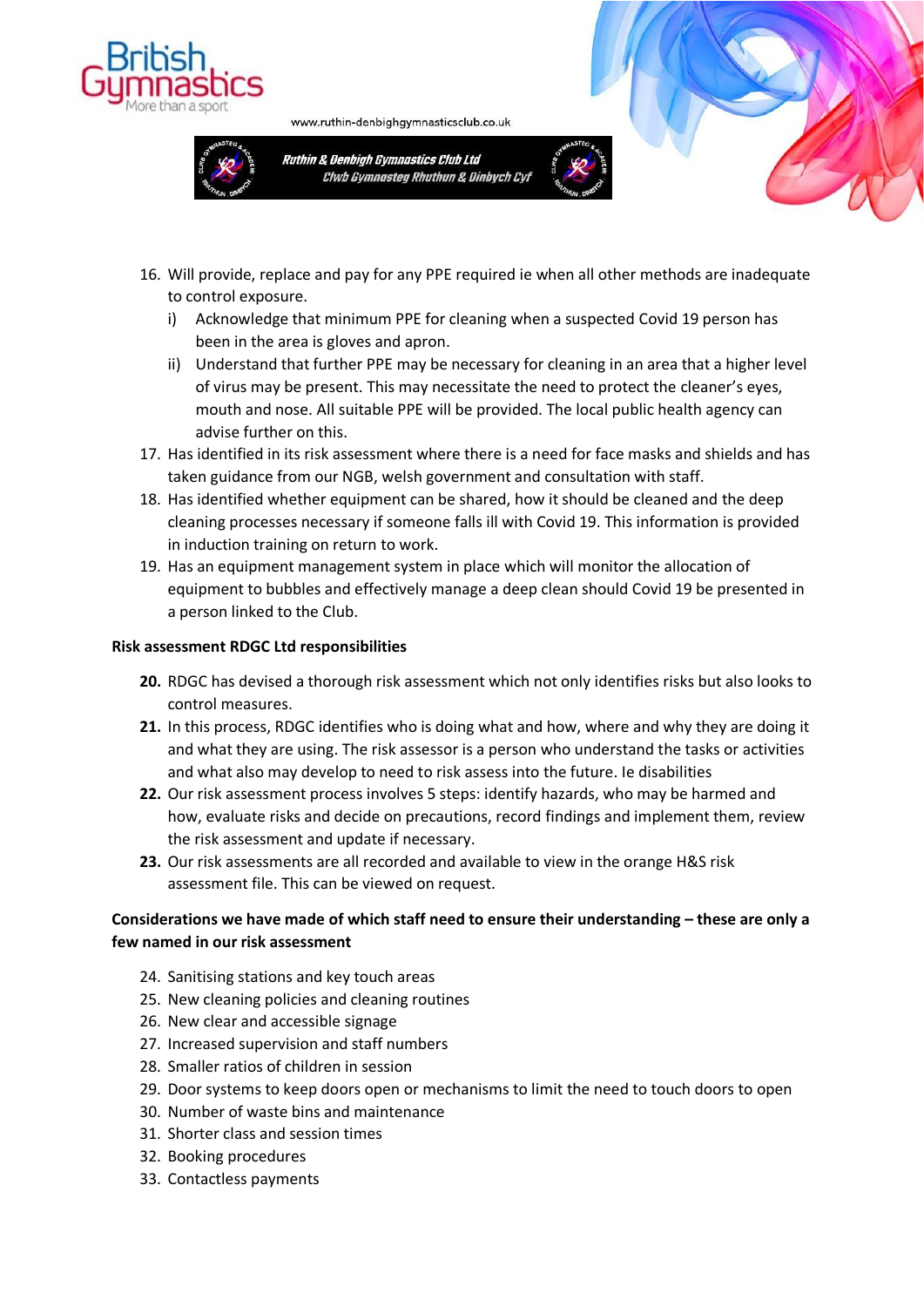



www.ruthin-denbighgymnasticsclub.co.uk





- 35. Review lockers, changing systems and drink areas
- 36. Review queuing systems
- 37. Reduce personal items brought into facility
- 38. Speak with clubs, coaches, NGB and stakeholders share the love!

### **Staff have a responsibility to**

- 1. Participate actively in the consultation process provided by RDGC Ltd
- 2. Sign in and out of work
- 3. Attend all training
- Changes to risk assessment
- Familiarise yourselves with new signage, operations and cleaning processes
- Follow all guidance given to participants and follow same control measures each shift including the handover put in place for coaches and participants. For example social distancing and directional routes around activity areas and the gym. **Help ensure consistency, portray a united message and give others confidence in our sector.**
- 4. Ensure you make yourselves aware of your permitted access areas and that of participants and the public so you can guide others.
- 5. Use the principle 'Get in, Train, Get out'
- 6. Observe all social guidance and government regulations ensuring that the gym is staffed appropriately with only essential attendees.

### **TEST TRACE & PROTECT responsibilities**

- 7. Report immediately to line manager if you have Covid symptoms.
- 8. If you are feeling unwell and/or showing any of the Covid-19 symptoms (high temperature ie chest or back feels hot to touch or above 37.8 ), loss or change to your sense or taste, a new continuous cough for 60 mins or 3 times in 24 hours), you must not go to work or attend session.
- 9. If you become unwell whilst coaching or taking part in an activity (or at home) you MUST tell the Club's COVID OFFICER OR LINE MANAGER and inform them of the names of other people that you have come into contact with for the period that you have been coaching or participating (categorise information into more than 15 mins and less than 15 mins).
- 10. The Government has stated that you must **self-isolate for 7 days.** Everyone else in your **household must isolate for 14 days** and if more people in your household develop symptoms, they must isolate for a further 7 days from the start of their symptoms, even if this means isolation for more than 14 days.
- 11. **IF YOU SELF ISOLATE YOU MUST STAY AT HOME.**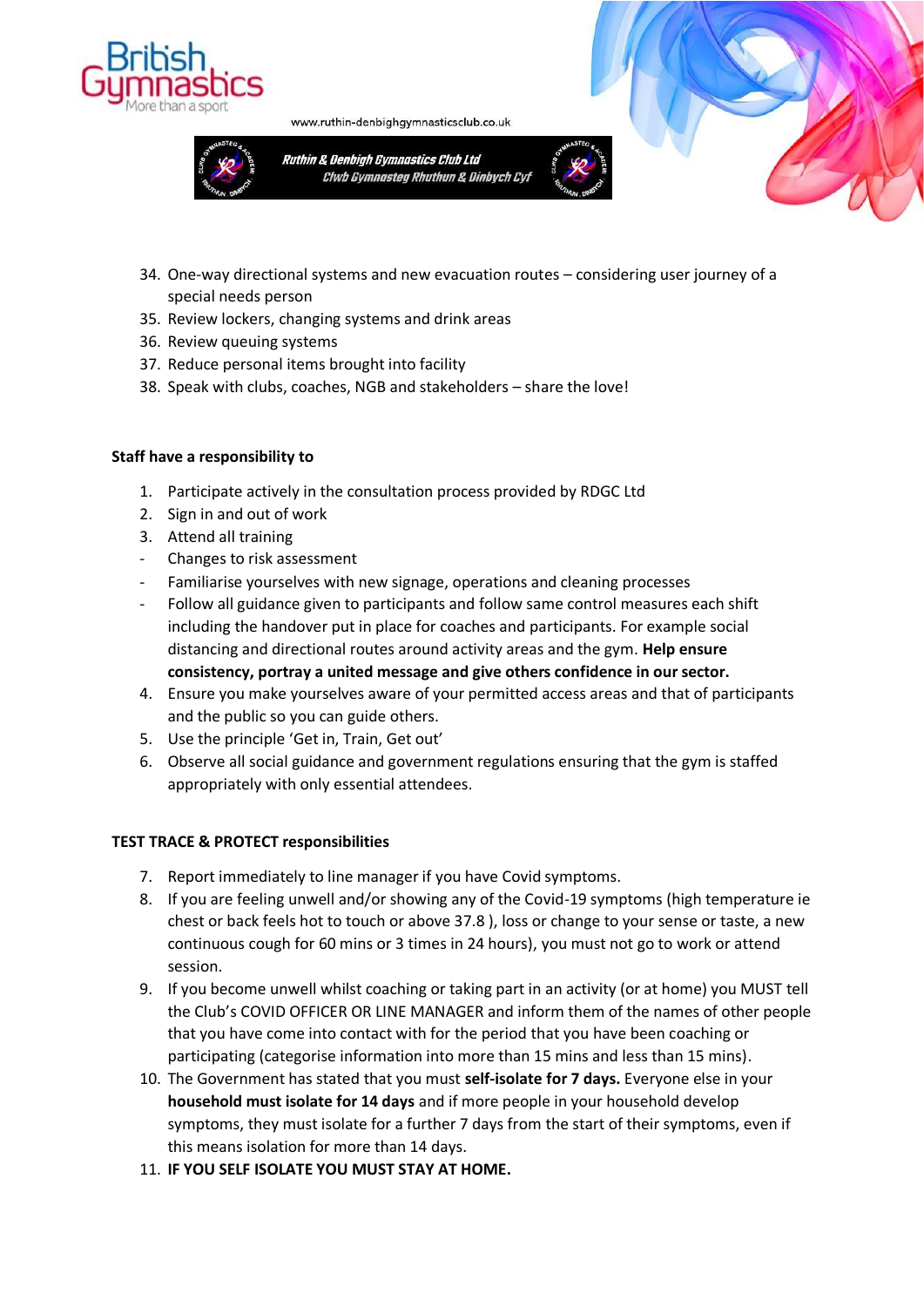



www.ruthin-denbighgymnasticsclub.co.uk



- 
- 12. Support the WELSH Government's 'TEST TRACE AND PROTECT' service and follow RDGC LTD's GDPR guidance with regards to sharing gymnasts' information with track and trace.
- 13. Report any near miss or occurrences relating to Covid 19 or any other matter.
- 14. Deliver and enforce Covid and H&S measures.
- 15. Have confidence in the processes to safeguard other coaches, participants and members of the public.
- 16. If someone doesn't follow the guidance, escalate your concerns to your Line manager who will consult a senior Covid RDGC Office . They will follow the protocol:

# **Any Person failing to comply with the temporary COVID 19 measures will be**

- **i) Talked to, to help them understand the new restrictions**
- **ii) Given an explanation about the guidance and asked to comply as soon as possible**
- **iii) Notified that we are dealing with a national health emergency, stressing the importance of obeying the guidance**
- **iv) Given clear instruction of the importance of complying so that their actions and behaviours do not harm others**
- **v) Reminded that the measures are there to protect our NHS, our country and in particular the vulnerable.**

# **Failing to comply after all of the above measure have been taken, will result in being asked to leave and then when they are ready to comply to recontact for a place in the Club.**

17. Ensure you understand what your bubble is in relation to the session you work and whom not to bubble with as you manage gymnasts on entry and exit. This will help when providing information to the 'Test, Trace and Protect' service (Welsh ).

# **Cleaning and disinfecting**

- 18. Follow health & safety procedures and wear PPE as instructed. Ensure you are aware of any changes in procedures by checking for any updates as you arrive on your shift.
- 19. Participate wherever possible and give feedback in the consultation process to enable RDGC to maintain safe measures and control practices.
- 20. Dispose of cleaning waste in accordance with the guidance and supervision of the COVID RDGC senior officer.
- 21. Waste from a Covid symptom person has additional control waste measures which must be followed in accordance with the RDGC Safety arrangement statement in place for Covid 19 disposal of waste. RDGC Ltd will provide training for those involved in disposing waste.
- 22. A risk assessment and a RDGC Safety arrangement statement is in place for Covid 19 cleaning regimes and training will be provided for all those involved in a cleaning role.
- 23. Cleaning occurs as
	- i) Deep clean
	- ii) Daily clean
	- iii) Weekly clean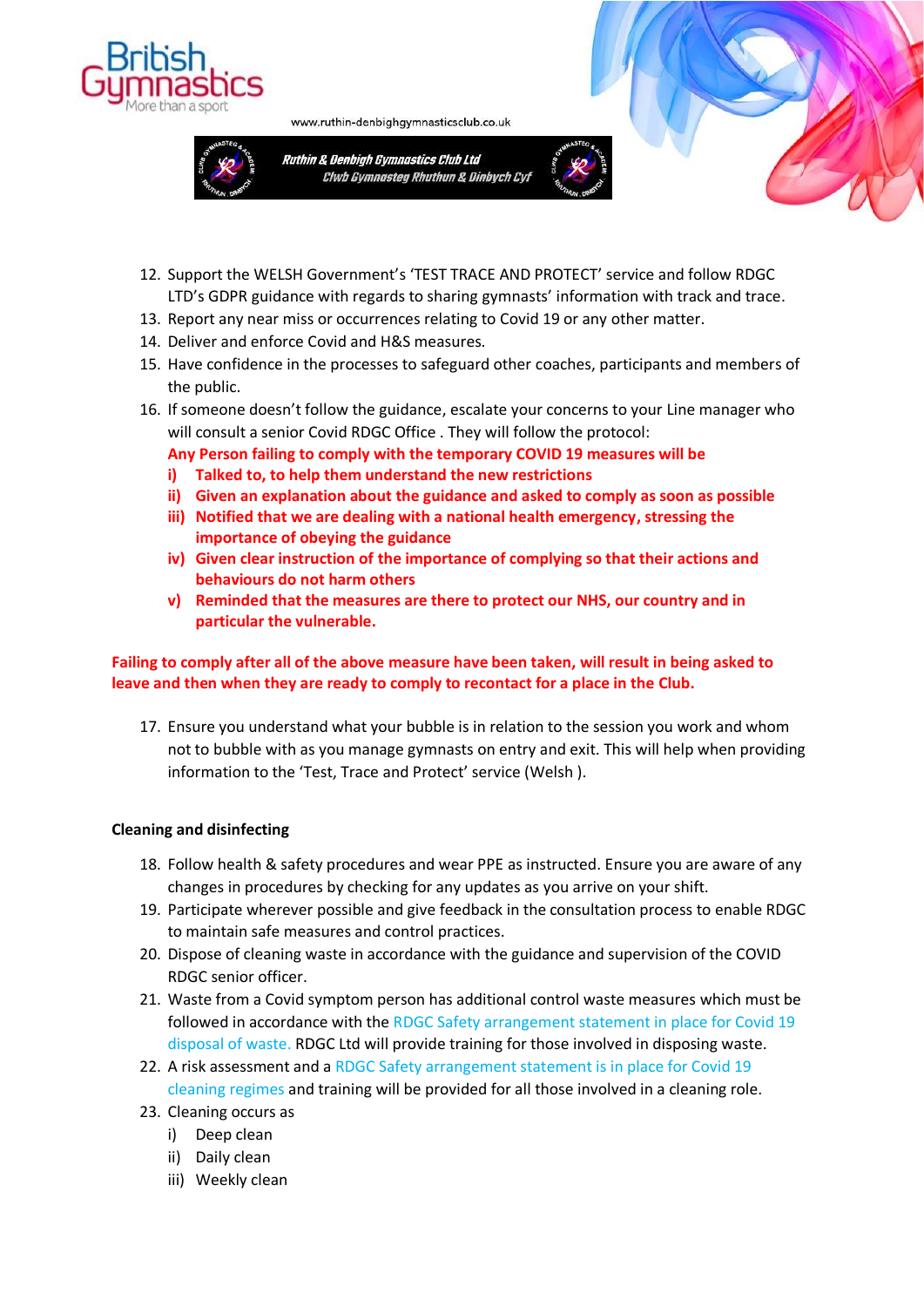

www.ruthin-denbighgymnasticsclub.co.uk



#### iv) Spot clean

Coaches need to be aware of these during their times in the gym and follow strict routines for a smooth start/ handover or end to each session.

### 24. The cleaning products have changed and are detailed within the RDGC safety arrangement document for cleaning regimes. This document and training provides the

- i) New Products to use
- ii) How to clean
- iii) Frequency of cleaning
- iv) Frequently touched surfaces
- 25. The gym has been decluttered and items which are difficult to clean have been stored. Please seek guidance when planning for your sessions to include suitable Covid 19 safe cleaning items.

Employees or coaches undertaking cleaning tasks must wear the PPE that is provided for your safety.

- 26. Ensure PPE remains in a good operational condition
- 27. Use chemicals in accordance with the COSHH risk assessment
- 28. Ensure chemicals are stored appropriately
- 29. Wash hands after using a substance
- 30. Feedback and speak up to inform your line manager of any issues
- 31. All cleaning products are provided by RDGC LTD. Do not use your own products to clean as our products have been suitably risk assessed for their appropriate use.
- 32. Ensure any items you bring to the gym such as pens, clipboard, planning files are cleaned after use and before travel and if these are stored in your car, cleaned before return you return to the gym with them.
- 33. Make yourself very aware of office equipment such as photocopiers that you can access and restricted areas or items that you are not to use in work.
- 34. Do not take items home or bring unauthorised items into gym as these could potentially infect the gym.
- 35. Do not arrive in clothing worn for long periods in other places. Wash your uniform in between your coaching sessions. Enter through controlled doors so that you can have your temperature checked and follow hand wash procedures. Ensure that if you used shared items such as ipads, you clean them with alcohol wipes immediately after use.
- 36. Do not hang around social areas or outside. Where meetings take place, social distancing and use of PPE must continue. If you sit on an item in a meeting or when coaching, please disinfect the item after use. Everyone who uses the item has a responsibility to identify that it has been used and cleaned after use. Ensure every item of equipment you use is listed on the daily equipment management system.
- 37. When leaving the venue, a system to close down, clean high-use contact points and hand wash before exit. Use of sanitiser before using door handles on entry if return to gym and avoid touching areas in transit.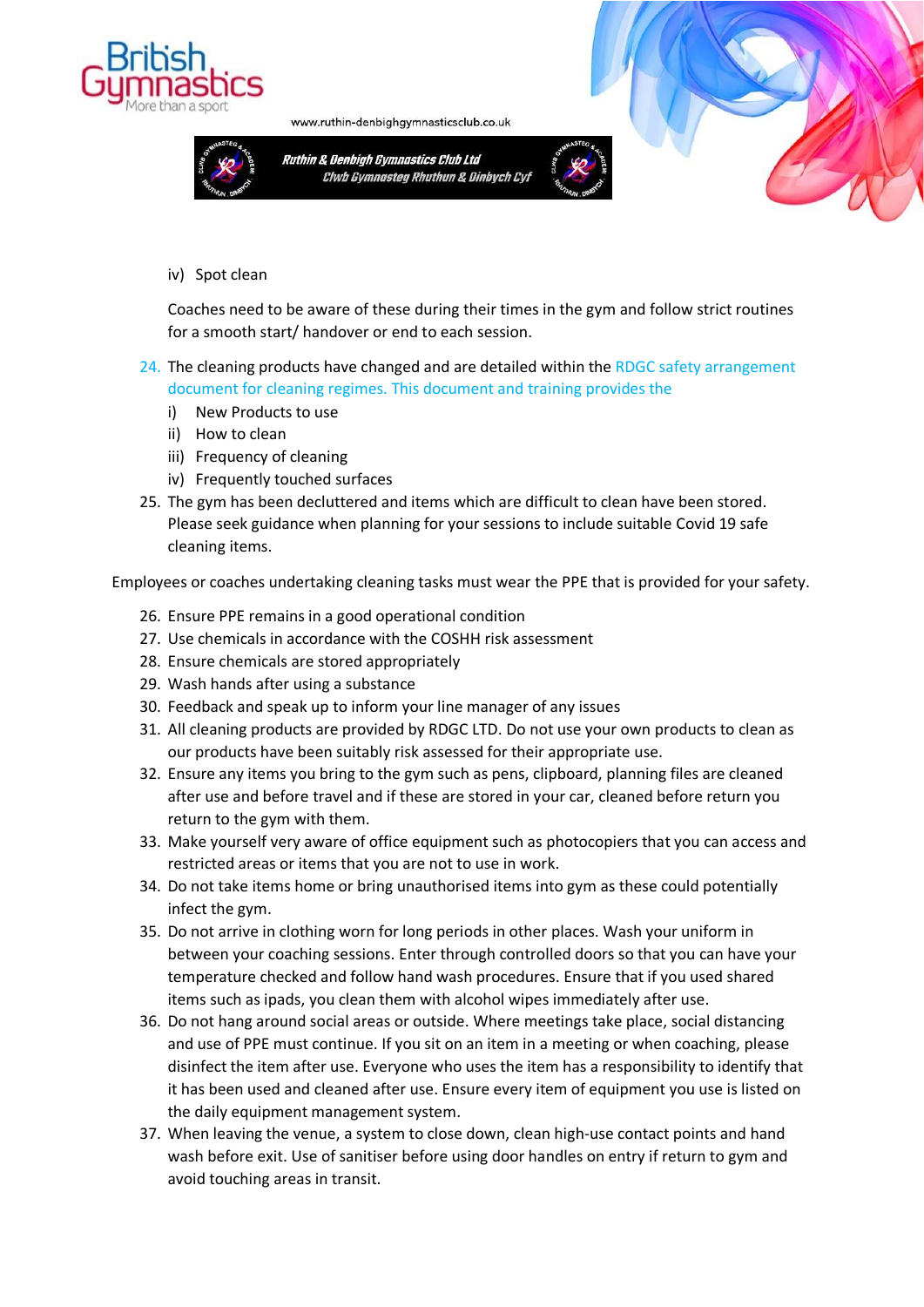



www.ruthin-denbighgymnasticsclub.co.uk



### **PPE \_ personal protective equipment**

- 38. PPE is provided by RDGC LTD free of charge and should only be worn when all other measures are inadequate to control exposure. It protects only the wearer, while being at work. If it fails, PPE offers no protection at all.
- 39. You must ensure that it fits correctly and question whether it limits your ability to carry out your task.
- 40. You should understand what the minimum PPE that you need to wear is when a Covid person has been in an area.
- 41. Only trained COVID senior officers are to clean areas suspected of a higher level of infection of Covid 19 and dispose of the waste as trained and guided within the document RDGC Safety arrangement statement in place for Covid 19 disposal of waste and RDGC Safety arrangement statement is in place for Covid 19 cleaning.
- 42. RDGC Ltd has identified in its risk assessment where there is a need for face masks and shields and has taken guidance from our NGB, Welsh Government and consulted with our staff.

### **Clubs - Equipment**

- 43. RDGC Ltd has identified if equipment can be shared, cleaned and the deep cleaning processes that are necessary if someone falls ill with Covid 19.
- 44. RDGC Ltd has an equipment management system in place to monitor the allocation of equipment to bubbles and individuals and to manage a deep clean should Covid 19 be present in a person linked to the Club.
- 45. Everything touched must be cleaned regularly and the Club has a cleaning system that you must follow.
- 46. Ensure that if you take files into work, you clean them after the session and if they travel with you in the car, they are cleaned before returning them to the gym.
- 47. Ensure that if you collect an item from the store, it is cleaned before you return it. Storage areas have been identified that contain cleaned items and must have only clean items returned to these areas.
- 48. Always place the plastic covering over items in the store when they are clean and not in use, to limit the spread of the virus should it be airborne.
- 49. Always get a debriefing to ensure that you are happy and up to date with procedures.

### **Coaching**

50. Keep up to date with guidance on social distancing and handwashing and understand how this guidance effects your coaching role.